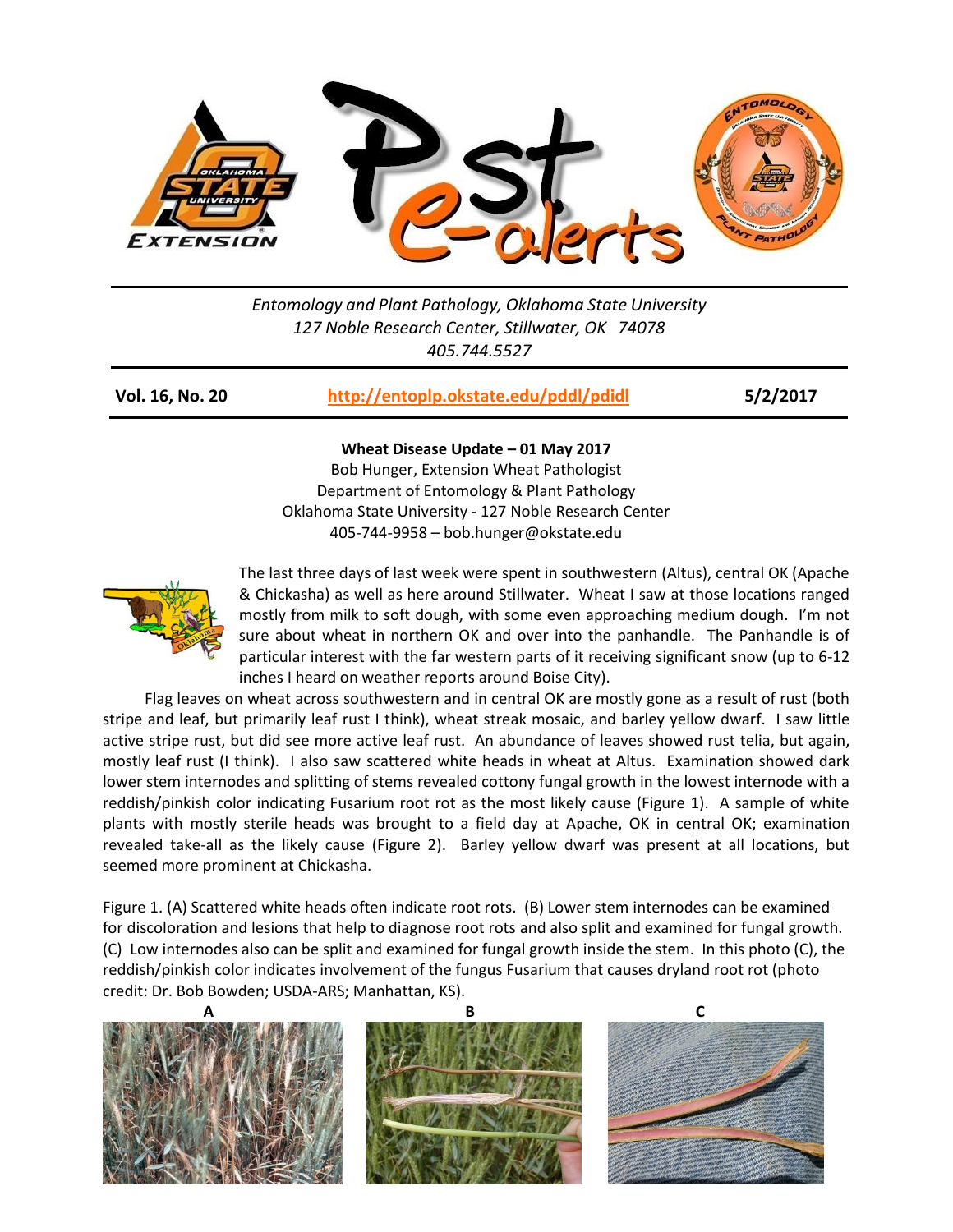Figure 2. Take-all of wheat as indicated by white heads/plants in the field (A) and dark growth on the lower stem (B).





As in my last update, *Wheat streak mosaic virus* (WSMV) continues to be found and reported across a large area of western Oklahoma. The cool wet weather will likely help manage infected plants to continue to mature, but yields definitely will be significantly impacted. For more information on mite-transmitted wheat viruses such as WSM, please see OSU Fact Sheet EPP-7328 (Wheat Streak Mosaic, High Plains Disease, and Triticum Mosaic: Three Virus Diseases of Wheat in Oklahoma) available at <http://pods.dasnr.okstate.edu/docushare/dsweb/HomePage>

## **Reports/excerpts of reports from other states:**

Dr. Stephen Wegulo, Professor/Extension Plant Pathologist, University of Nebraska, April 27, 2017: "Late



this afternoon, April 27, I found a significant amount of stripe rust in my wheat fungicide trial plots at UNL's Havelock Research Farm in Lincoln, Lancaster County, in southeast Nebraska. Incidence was moderate to high and severity on some leaves was greater than 50%, but mostly trace to 10%. Leaves at all levels of the canopy from low to high have stripe rust. Earlier in the afternoon, I did not find stripe rust at Mead, just 35 miles north of Lincoln; however, I suspect it is just a matter of time and it will be

there. Growth stage at Mead and Havelock ranges from Feekes 7 to Feekes 9. Yesterday, April 26, Jenny Rees, UNL Extension Educator, found trace to low levels of stripe rust on wheat in Nuckolls County in south central Nebraska. Therefore, to date stripe rust has been confirmed in the Panhandle, south central, and southeast regions of Nebraska. Favorable (cool, wet) weather is forecast over the coming days. Growers are encouraged to scout their fields and be prepared to apply a fungicide to protect the flag leaf."

Dr. Erick DeWolf, Wheat Extension Pathologist, Kansas State University, May 1, 2017: "The April 24 to May



1, 2017 period has been a critical week for the Kansas wheat crop. Multiple freeze events and snowfall in much of western region of the state dominate the concerns. What about the impact of the freezing temperatures on the development of disease? Unfortunately, the freezing temperatures are unlikely to kill the stripe rust and leaf rust that were already established in our fields. The frequent rains may stimulate additional disease development in areas of the state that escaped the freeze events.

A look at the weather during the past two weeks indicates that conditions were conducive for continued disease development in central and southeastern regions of the state. Many areas of central Kansas had between 12 to 44 hours of favorable temperature and humidity conditions. The southeast region experienced more than 50 hours of temperature and humidity that were favorable for stripe rust.